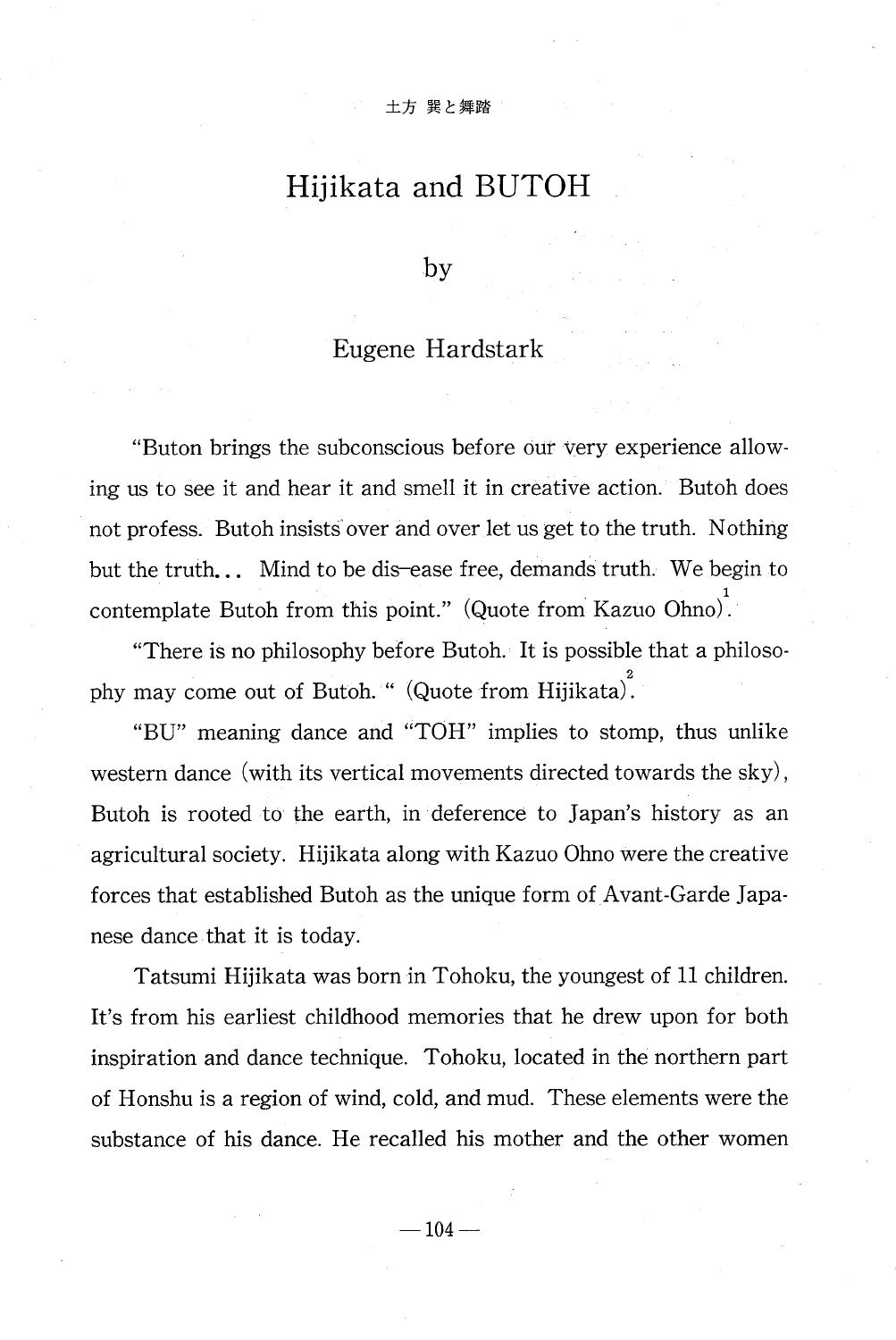ユージーン・パードスターク

working outside in rice paddys constantly having to struggle in the mud and we sense this laborious movement in his dancing. Also as a child, while the women were working, the children were left in straw baskets called "iibitsu." The baskets were used to keep the children from wandering away and their legs were wrapped with rags to keep them from getting free, which kept their legs bent and immoble. Again, this confined restrained experience as a child was remembered in Hijikata' s own style of dancing. The crouched position used by the women when not working to protect themselves from the wind and cold was also employed by Hijikata.

Hijikata was also influenced by the movement of the handicapped. The movement of their hands, legs, and posture were of interest to him because they seemed to be extremely more aware of the parts of their body and the use of those parts. According to Yoko Ashikawa, a woman dancer who worked closely with Hijikata, there was also a conscious effort on his part to reconstruct a child's wisdom, "a kind of innocence which we have forgotten especially in regards to our bodies. He used the metaphor of a meal for dancers served on a plate, on which were placed the dancer's liver, lungs, and heart. The plate was wide and shallow, and the dancer was encouraged to play with the organs and examine them. This is something that children do unconsciously; they play with parts of their bodies in order to recognize them. He was constantly encouraging his students to explore in this way. He would often say, "Let your hand do this," in contrast to the usual designated function of the limb." He wanted his dancing to come from the body and not to be a mere learned function dictated to the body.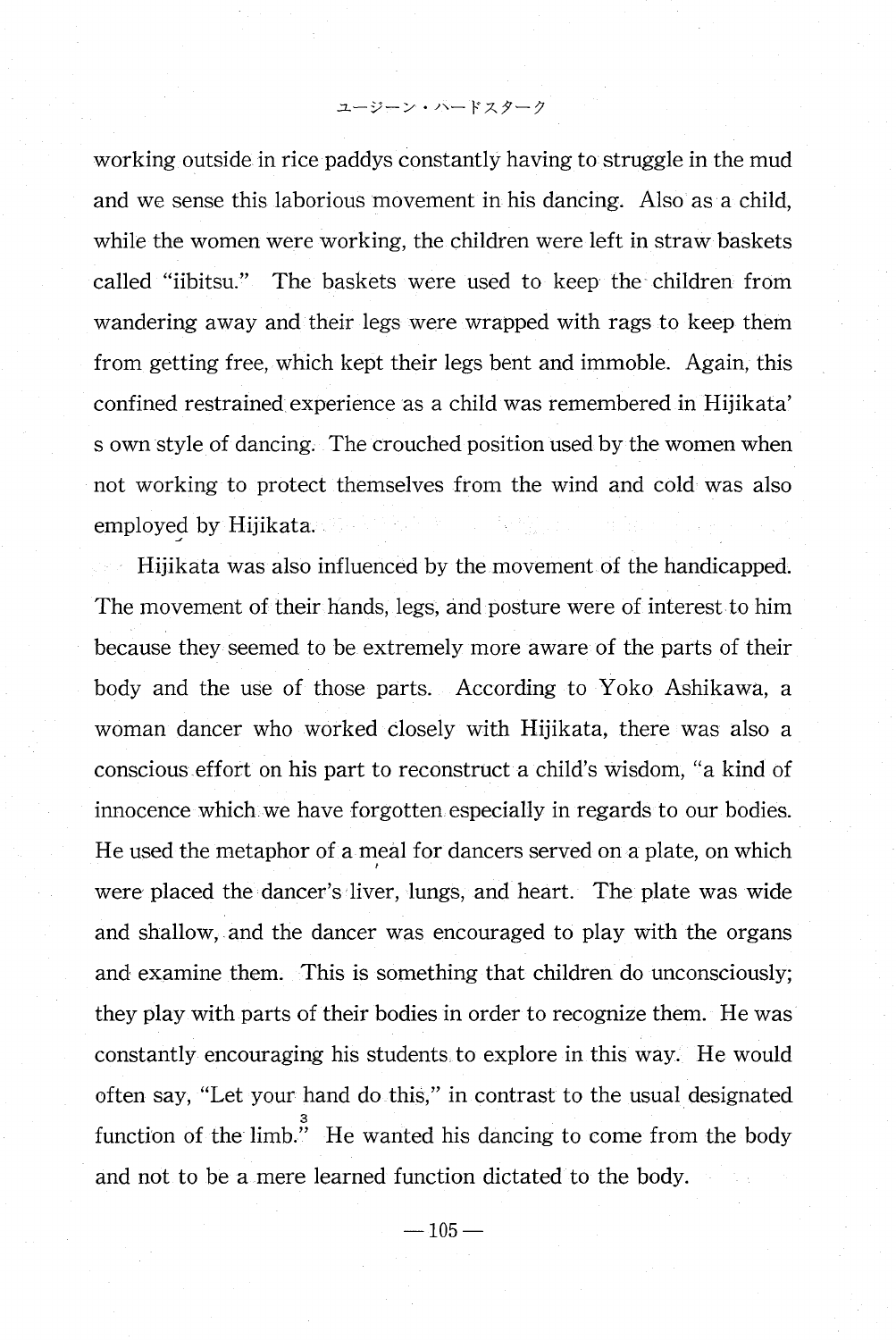In the early part of the 1950's Hijikata came to Tokyo and studied different dance styles. In 1959 he adapted Yukio Mishima's "Kinjiki" (Forbidden Colors) a novel with a homosexual theme for the stage. The dance had Kazuo Ohno's son Yoshito a young boy, squeeze a a chicken between his thighs and then succumb to the advances of Hijikata. "The audience was outraged, Hijikata was banned by the Modern Dance Association and Mishima was greatly impressed." Mishima perhaps saw in Hijikata the physical extention of his own desire to explore the male sensuality with word. Hijikata's dance interpretation of the novel was original, somewhat shocking, and between them, the gulf that separated the man of words and the man of body was narrowed. In Hijikata's words "Buton was clearly the art of the body and the mind." Other literary influences included the writings of Jean of Jean Genet, Lautreamont, and the Marquis de Sade.

Moving into the turbulent 60's there was turmoil and change taking place around the world as well as in Japan. Tokyo, like other major cities was feeling the\_influence of the counter-culture and the New Left student movement. Hijikata's "Ankoku" (Dark dance) was also evolving on the periphery of a Post-Nuclear society embracing western culture and trying to leave behind the memories of a nightmarish past. T. V. was the medium in which one could see young people taking to the streets around the world, protesting, close to anarchy, using their bodies draped with flags as weapons of protest. At the same time Hijikata was exploring more and more the body as language embracing Antonin Artaud's "A theater of the body." The Japanese Dadists admired Hijikata's anti-establishment dance and even participated being hung in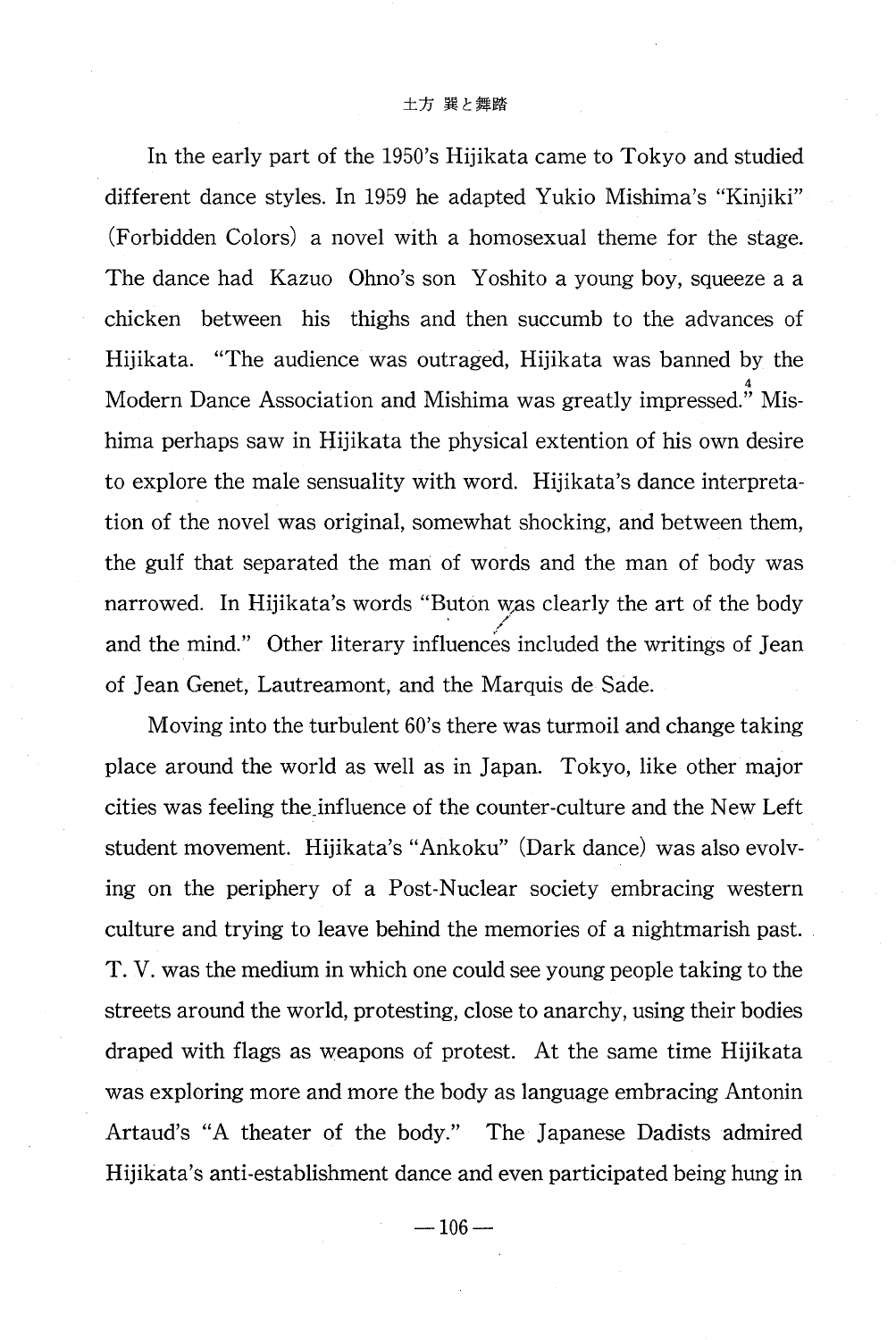ユージーン・ハードスターク

vinyl bags above the stage while eating bread. Like Hijikata they preferred to use their bodies as form and expression. Yet, With all that was going on he didn't involve himelf with politics. He used his energy for dancing and to explore the duality of body and the subconscious realm of the mind. For westerners, they readily accepted Butoh as spectacle, theater of the absurb. For Japanese, his dance performances stirred mixed reactions. His dance was raw, dark, some called it "dirty." Perhaps it was because he probed a different side of the Japanese psyche, a side still immersed in superstition, myth, and emotion that was disturbing and at the same time mesmerizing.

In 1968 Hijikata was preparing to perform "Revolt of the Flesh." A month before the performance his routine consisted of eight hours of dancing, jogging, and a diet of milk and miso soup. Yoko Ashikawa commented on how he became younger as the performance continued, "he started as a 39 year old, and gradually he became younger and younger. He became 35, then he was 25, 18, 12,and I remember thinking there must be a secret. This must be the secret of dance." It was also a complete turning away from western influence, a time in which he sought to "re-aquire the innocence of a child and not think so much." He worked closely with Yoko Ashikawa, and they performed for University students on campus.

Re-surfacing in the mid-70's with long hair, he had three women dancers,Yoko Ashikawa, Momoko Nishina, and Saga Kobayashi dance to "Gidayu" a kind of dramatic balladry that his father listened to. They wore wooden clogs and danced in the bent-leg position. Before his death in January 1986 Hijikata was performing what he called "Toho-

 $-107-$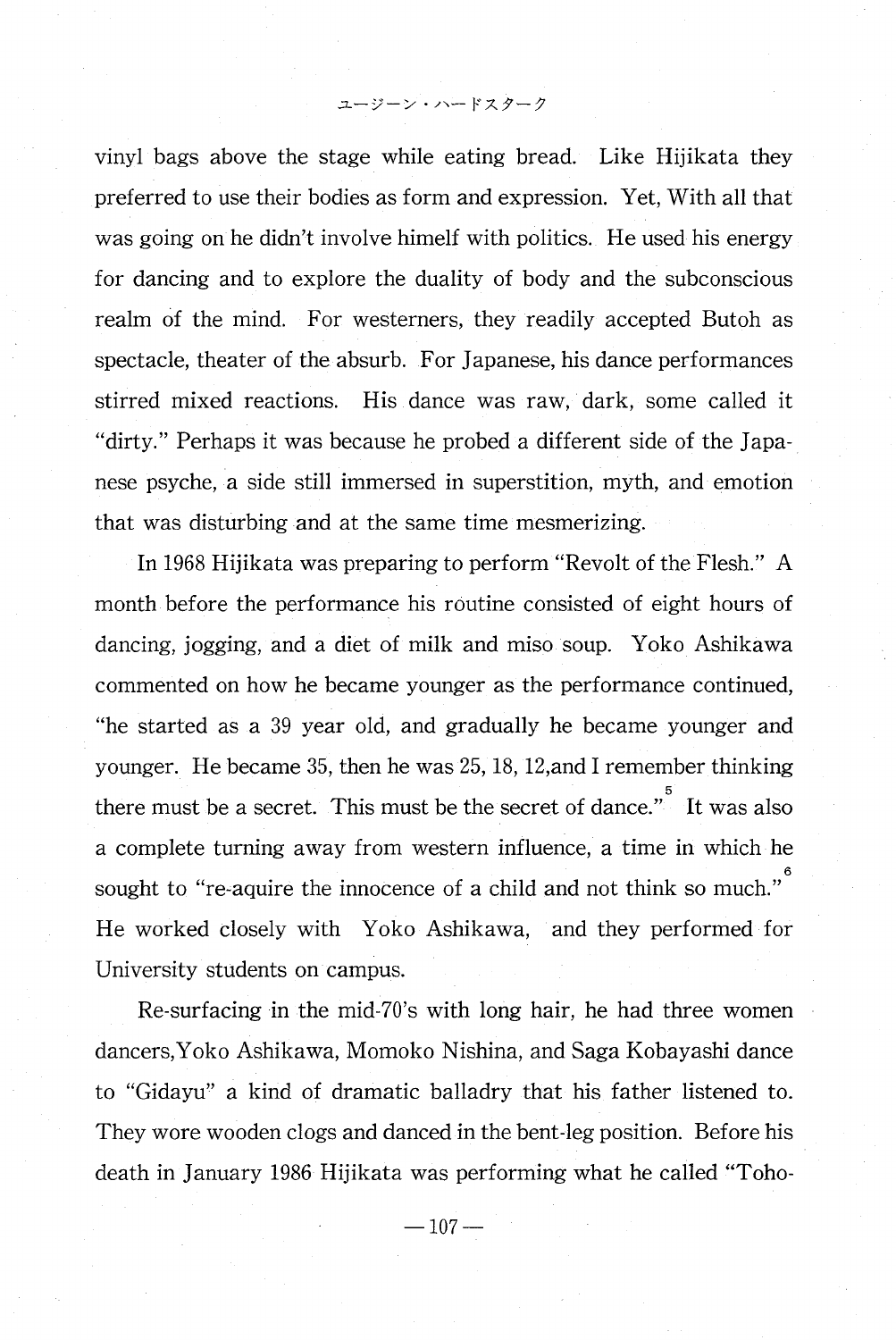## 土方 巽と舞踏

kukabuki, a combination of country dance and Edo kabuki. His long hair was in homage to his mother and especially to his older sister both who were dead. He felt their spirit as a creative force within him, as well as keeping their souls nourished and alive. "Death knows me. I have an older sister living inside me. When I'm engrossed in dance creation, she tears at the darkness within and consumes more than she needs to. She once said to me, Although you perform upon reaching the ecstasy of dance and expression, isn't it true that your ability to express depends upon the inexpressible?" and having thus spoken, she vanished. So you see, she's my teacher; the dead are my teachers."

Akiko Motofuji, Hijikata's wife and respected dancer in her own right, when asked what it was like living with him and now without him said, "I'm proud I could create the unique form of Butoh together with him. I suffer from grief for loosing him, but I feel that I have a responsibility to continue to convey not only his dance form but also his spirit. Even after death, I can find him in the wind or snow. I'm always encouraged by him." She still continues to carry on Hijikata's spirit and dance at Asbestos Kan in Tokyo.

Hijikata left no real stated doctrine or philosophy, it was all there in his dance. But he did define Butoh as using the body without purpose, which the productive society disliked as an enemy or as "taboo." "The root of my dances can be the same as that of a crime, homosexuality, festivals, or ceremonies, since these activties are willing to exaggerate the aimlessness of a Capitalist society." He also said, "If I stop (dancing) I will die. My daily life connects directly with the stage. The stage which disconnects from one's life is just affectation. So I always stand

 $-108-$